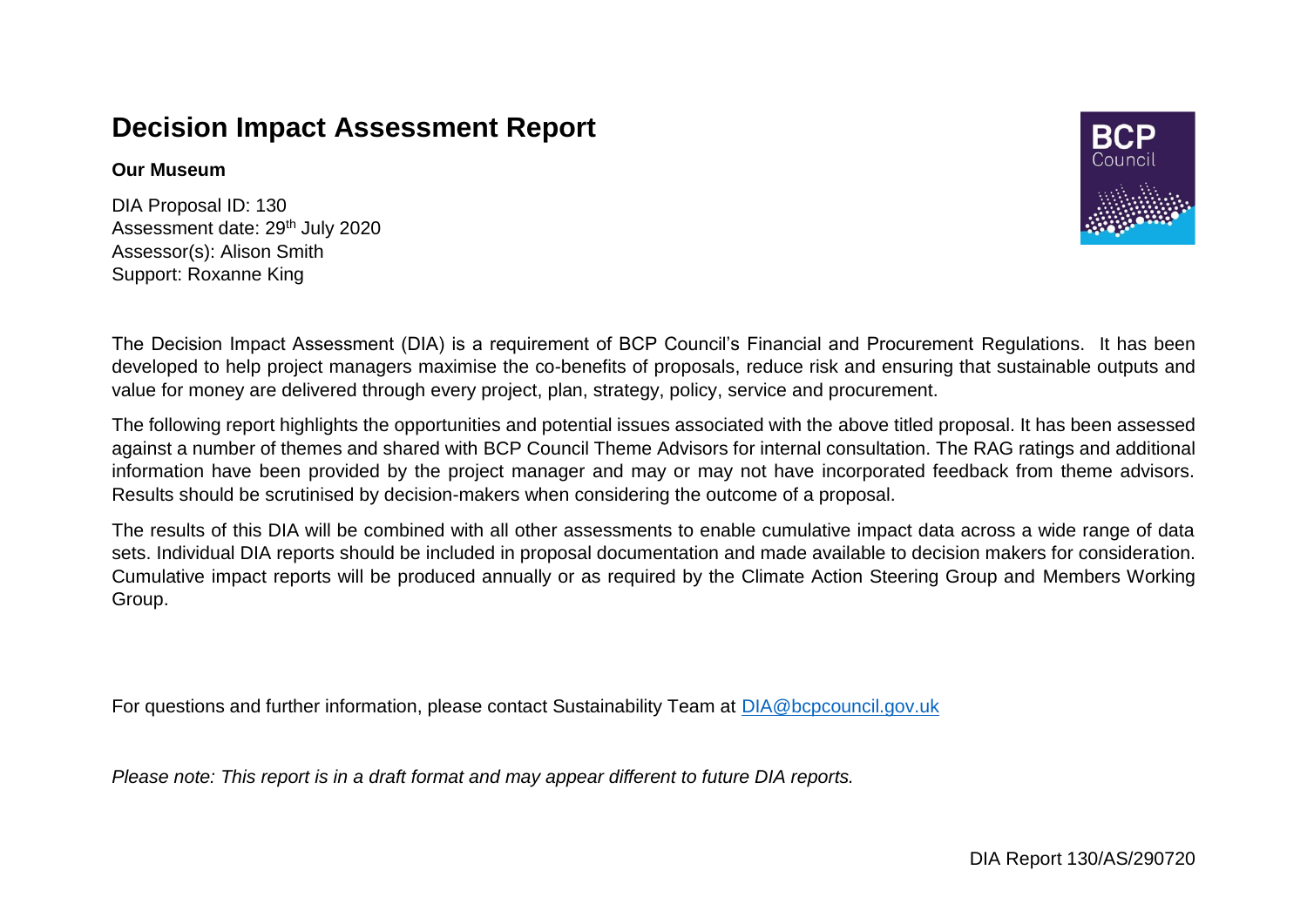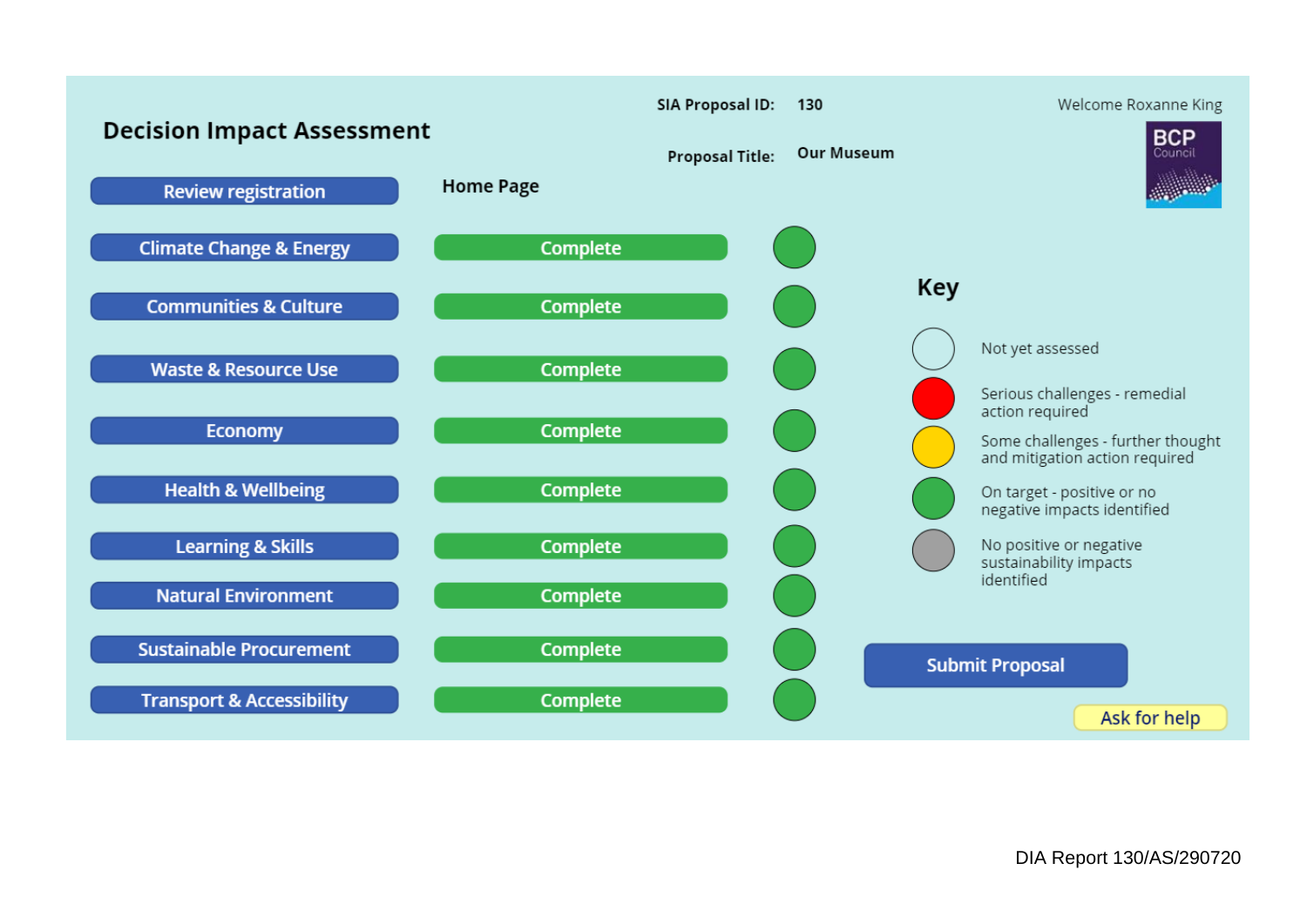| <b>Proposal Title</b>    | Our Museum                               |
|--------------------------|------------------------------------------|
| <b>Type of Proposal</b>  | Procurement                              |
| <b>Brief Description</b> | Procurement of a full design team for    |
|                          | development and delivery phases of the   |
|                          | Poole Museum Heritage funded museum      |
|                          | project.                                 |
| <b>Assessor</b>          | Alison Smith, Our Museum Project Manager |
| <b>Directorate</b>       | Regeneration & Economy                   |
| <b>Service Unit</b>      | <b>Destination &amp; Culture</b>         |
| <b>Estimated Cost</b>    | Between £100k and £500k                  |
| <b>Ward(s) Affected</b>  | Poole Town                               |

## **Sustainable Development Goals (SDGs) Supported**



## **RAG reasoning and proposed mitigation/monitoring actions**

| Theme                      | <b>RAG</b> | <b>RAG reasoning</b><br>Details of impacts including evidence and knowledge gaps                                                                                                                                                                                                                        | <b>Mitigation and monitoring actions</b><br>details of proposed mitigation/remedial action and<br>monitoring (inc. timescales, responsible officers, related<br>business plans etc)                                                                                 |
|----------------------------|------------|---------------------------------------------------------------------------------------------------------------------------------------------------------------------------------------------------------------------------------------------------------------------------------------------------------|---------------------------------------------------------------------------------------------------------------------------------------------------------------------------------------------------------------------------------------------------------------------|
| Climate Change &<br>Energy |            | Sustainability strategy will be essential project driver based<br>on RIBA 2020 Sustainability Strategy.                                                                                                                                                                                                 | 10% quality question as part of higher value tenders.<br>Consideration of any immediate environmental concerns<br>e.g. flood risk will be considered as part of the planning<br>process. Specialist consultancies and services will be<br>commissioned if required. |
| Communities and<br>Culture |            | Striving for best practice in community engagement, co-<br>creation and active participation of core and target<br>audiences as a basis for positive place-making and cultural<br>regeneration.                                                                                                         | Comprehensive impact evaluation framework to set<br>targets and measure performance.                                                                                                                                                                                |
| Waste & Resource<br>Use    |            | Water and resource will be a key factor in sustainable<br>decision making for exhibition development and building<br>development.                                                                                                                                                                       | Comprehensive impact evaluation framework to set<br>targets and determine progress towards goals.                                                                                                                                                                   |
| Economy                    |            | Economic growth and sustainable communities is a key<br>outcome tied to funding from National Lottery Heritage<br>Fund.                                                                                                                                                                                 | Comprehensive impact evaluation framework to set<br>targets and determine progress towards goals.                                                                                                                                                                   |
| Health & Wellbeing         |            | Health and wellbeing is an overarching project theme in<br>terms of programming activity as a result of the project as<br>well as during the development. One particular example will<br>be addressing access through the design and access<br>statement to create safe environments for all impairment | Comprehensive impact evaluation framework to set<br>targets and determine progress towards goals.                                                                                                                                                                   |

DIA Report 130/AS/290720